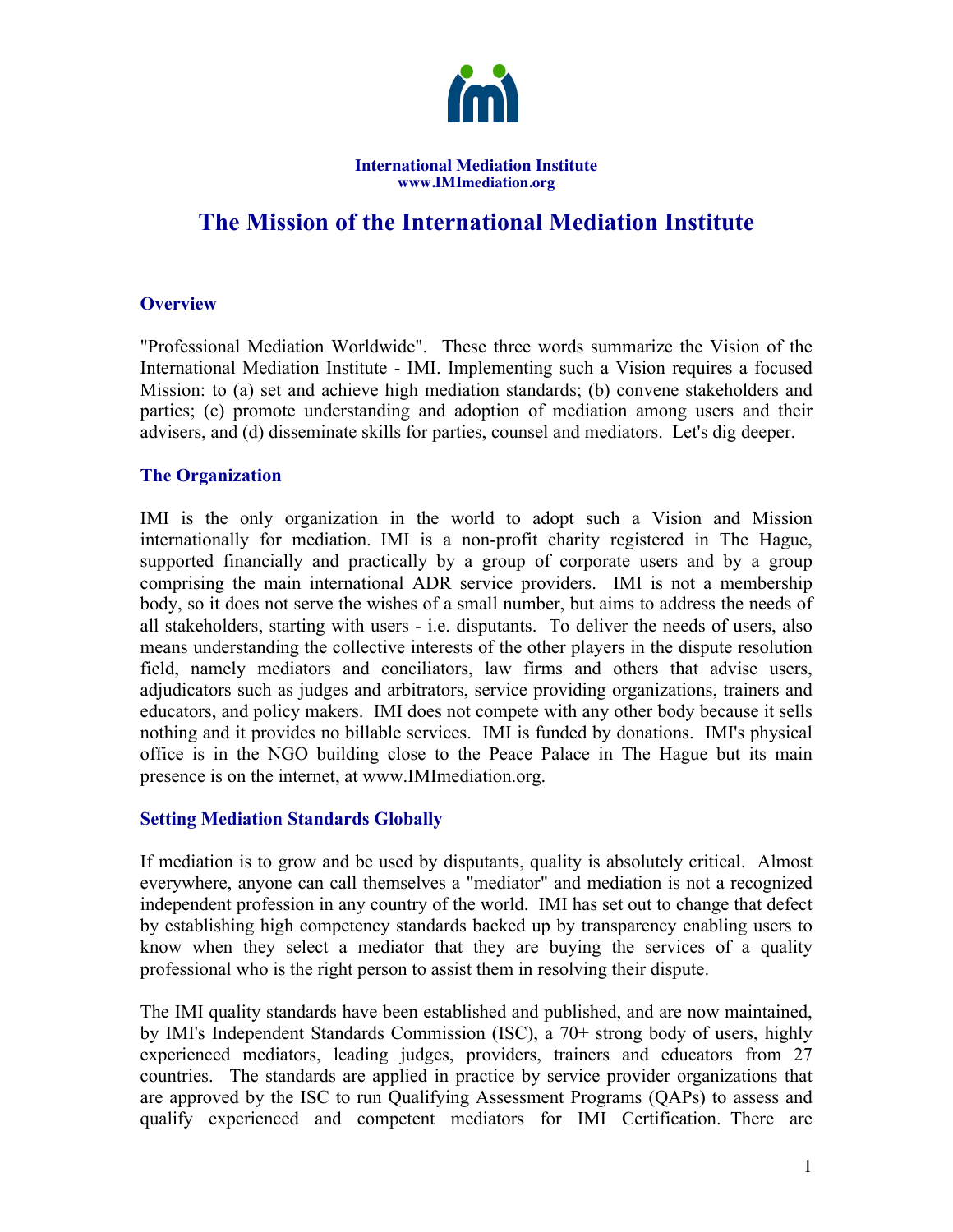currently 31 QAPs in 21 countries, with more in the pipeline, and over 400 IMI Certified Mediators in 45 countries. All members of the ISC and all QAPs are listed on the IMI web portal at www.IMImediation.org.

All IMI Certified Mediators have Profiles arranged in a similar format that can be searched on the IMI portal. Users can key in their criteria, such as practice area, style of mediator, location and language and then compare the Profiles of IMI Certified Mediators that meet their requirements.

The IMI credentialing scheme not only sets high standards, but also makes those standards transparent to Users. This is done by requiring IMI Certified Mediators to collect feedback on their performance as a mediator from Users (disputants and their professional representatives), appoint an independent organization or individual to summarize it into a Feedback Digest, and include it in the IMI Certified Mediator's Profile. In this way, the mediator's ongoing competency is assessed and validated by the community they serve. Users can read a summary of what previous users have said about the performance of that mediator.

# **The Unique Value Propositions of IMI**

The Mediator Feedback Digest is one of the unique value propositions behind IMI's certification scheme. Increasingly, providers and policy makers are appreciating the value of transparency into skills and competencies in this field. For example, the Singapore International Mediation Institute, a non-profit body established in 2015 by the National University of Singapore, has adopted the IMI mediator credentialing scheme, including the Feedback Digest requirement. IMI actively encourages others to follow this example and to assist users to find the right, quality, mediators.

Not only is IMI the only body setting practice standards for mediators on a global scale, but it is also the only body promoting mediation as a dispute resolution and deal-making process globally. IMI has established a series of international task forces that help to drive mediation into new areas internationally, such as disputes between corporate and other investors and Sovereign States, which, until now, are only addressed by arbitration. Other IMI task forces are focused on standards in online dispute resolution (ODR), standards for trainers and skills assessors, and the development of an UNCITRAL Convention on the recognition and enforcement of mediated settlements.

IMI is the only mediation organization to hold Consultative Status with the United Nations Economic and Social Council ECOSOC, and IMI also holds Observer Status with the United Nations Commission on International Trade Law UNCITRAL.

One of the unique values of IMI is that - because it competes with no other body - it can convene service providers and provide a platform where that can work together on policy developments that will advance the development of mediation.

For that reason, IMI has launched the Global Pound Conference series (GPC) to take place around the world in 2016, the 40th Anniversary of the Pound Conference in the United States, which was the event that began the development of modern mediation. The GPC will be held in numerous countries around the world where delegates - both present in person and participating online, will be able to vote on a number of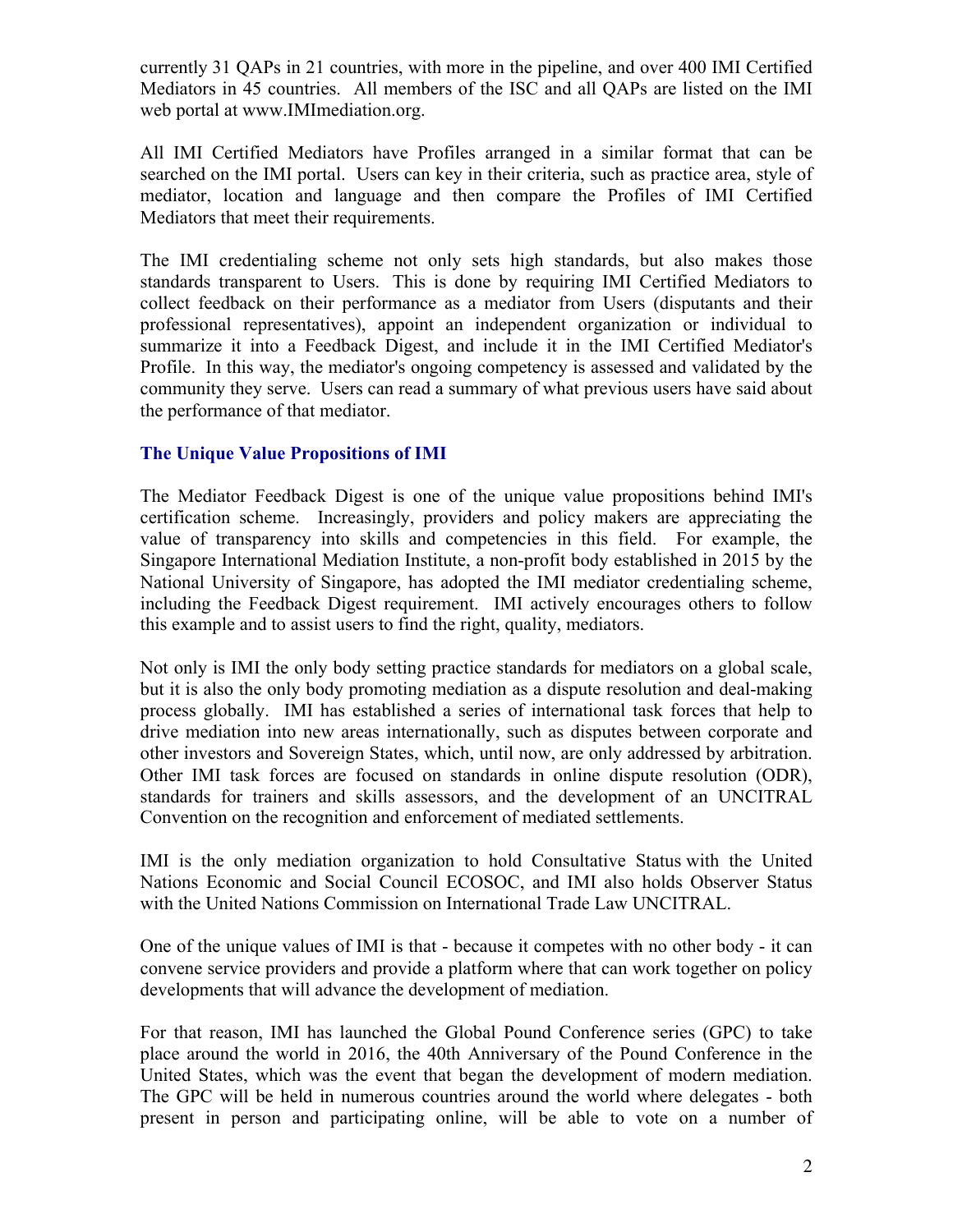propositions and questions. The results at each event will be instantly presented, and combined together will enable all stakeholders, led by users, to define the future of dispute resolution.

# **Stakeholder Value**

The value of IMI depends to some extent on the stakeholder:

#### **Users:**

For disputants (users), the widespread adoption of common high international standards in mediation facilitates the choice to use mediation both locally as well as in multiple jurisdictions. It means users can rely more on objective and proven quality standards and assessment criteria to make an informed decision on choosing a mediator rather than relying on word-of-mouth, hearsay, gossip, directory listings, self-proclamations by mediators and other notoriously unreliable methods. It means greater confidence in suggesting mediation to another party (or agreeing to a proposal) knowing that a high level of transparent professional competency will be applied. It also means a greater ability to trust choices of other parties (re-starting the relationship building process) based on the known element of IMI Certification (even if the specific individual is unknown). Making suitable choices between a number of competent mediators is made much easier. Ultimately it means lower costs and risks and less time focusing on process aspects – leaving more opportunity to manage the conflict itself.

#### **Mediators and mediation service providers:**

For service organizations that qualify for QAP status, IMI standards raise their game. Experienced mediators accredited through their organization will be able to deliver better results for users which in turn builds the reputations of the mediators and their organizations. By improving the quality of mediators through IMI Certification, mediation becomes more trusted and widely used, translating to more business for mediators and service providers. The IMI search engine also extends the reach of mediators to a wider constituency of users. The search engine optimization techniques used by IMI mean that an IMI Certified Mediators' Profile appears in the top three positions 86% of the time when a user enters the mediator's name followed by the word "mediator", and in over 50% of cases it appears top of the list.

#### **Professional firms:**

IMI standards make it easier for law firms and other professional advisers to suggest mediation as a viable tool for their clients. Sustainable solutions reached through mediation help legal advisers to be viewed by clients more as solution providers who strive for the best and fastest outcome to a conflict (in terms of risk, quality of result, reputation, relationships, costs, and time), rather than focusing on legal positions. Legal counsel accredited as IMI Certified Mediation Advocates will build further trust with clients, thereby distinguishing themselves from their competitors and leading to repeat business as the representative of choice proven to act in the best interests of the client.

# **Regulators:**

When a profession is properly self-regulated, the regulator can focus on protecting users. In the case of mediation, this includes enshrining confidentiality and privilege in law, supporting and implementing ethics considerations, encouraging mediation in court